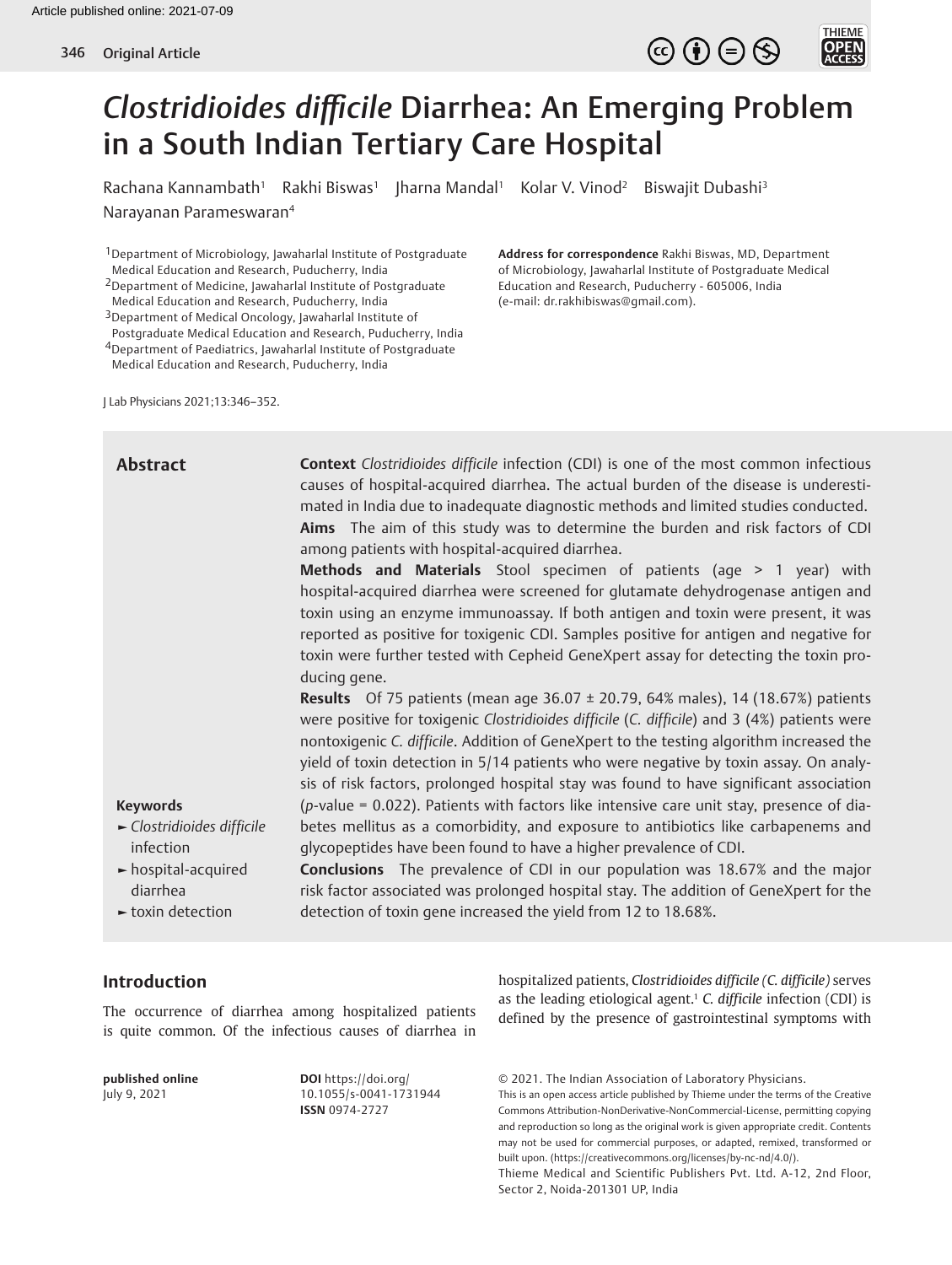either a stool test positive for toxigenic *C. difficile* or a histopathological or colonoscopic evidence of pseudomembranous colitis.2 It presents with a wide spectrum of clinical manifestations, ranging from mild-to-moderate diarrhea to the more severe pseudomembranous colitis, toxic megacolon, and sepsis.2 It is also notorious for causing large outbreaks in health-care facilities and severe epidemics contributed by the hypervirulent strains. Any factor contributing to the disruption of gut microbiota is found to have an association with CDI. Rise in CDI has been markedly noted following the widespread use of broad-spectrum antibiotics in clinical practice.<sup>3</sup> There are several diagnostic modalities available for the detection of CDI in the present era, which range from standard culture methods to the latest molecular methods. But none of them have proven to be efficacious or cost-effective as a standalone test.<sup>4</sup> Thus, it is essential to build a testing algorithm that would meet diagnostic needs optimally.

Actual burden of CDI in India is underestimated, mainly due to inadequate diagnostic techniques. Studies conducted in India especially in South India related to CDI are limited and have shown a wide prevalence ranging from 7 to 30% among patients with diarrhea and 2 to 4% in asymptomatic patients.5 This study hence attempted to determine the burden of CDI among our hospitalized patients using a two-step testing algorithm, and also analyzed the various risk factors associated with CDI in our hospital

# **Materials and Methods**

This cross-sectional analytical study was conducted in a tertiary care hospital in Southern part of India after obtaining approval from the Institute Ethics Committee for Human studies. Patients > 1 year of age who presented with diarrhea any time after 48 hours of hospital admission till discharge were enrolled from the Departments of Medicine, Medical Oncology, and Pediatrics. Diarrhea was defined as passage of three or more unformed stools in 24 hours and persisting for at least 2 days. Patients using laxatives concurrently or used 2 days before diarrhea onset were excluded. All consecutive samples were taken till the sample size of 75 was reached. Sample size was calculated using open epi software version 3.01 taking into account the prevalence rate of 16% of CDI as observed by Vishwanath et al in 2013.6

Informed consent was obtained from each of the patients and stool samples were collected in clean leak proof containers. Information was also collected from the medical records wherever available, regarding the colonoscopic and histopathological examination findings of suspected patients. The stool specimens were tested following an algorithm as shown in **►Fig. 1**. It was initially screened using a rapid membrane enzyme immunoassay, C. DIFF QUIK CHEK COMPLETE (Tech laboratory, Inc. Abbott, Blacksburg, Virginia, United States) for simultaneous detection of both glutamate dehydrogenase (GDH) antigen and toxin A/B of *C. difficile*. Procedure was followed as per the kit protocol. If both GDH antigen and toxin were negative, the sample was reported as negative for *C. difficile* and, when both GDH antigen and toxin are positive, it was interpreted as positive for toxigenic



**Fig. 1** A two-step testing algorithm for detecting the presence of both *Clostridioides difficile* (*C*. *difficile*) glutamate dehydrogenase (GDH) antigen (Ag) and toxin in stool samples.

*C. difficile*. All samples that were positive for GDH antigen and negative for toxin A/B were further tested with Cepheid Xpert *C. difficile*/Epi assay (Sunnyvale, California, United States), a cartridge-based real-time multiplex polymerase chain reaction (PCR) assay, for detecting "tcd B," a toxin producing gene present in *C. difficile*. Also, it was utilized for presumptive identification of the epidemic strain ribotype BI/NAP1/027 by detecting binary toxin gene sequences and the single base pair deletion at the nucleotide 117 in the tcd C gene. The test was performed on the Cepheid GeneXpert Dx System according to the manufacturer's instruction. The results were recorded as: if the toxin gene was detected, the stool specimen was reported as positive for toxigenic *C. difficile* and if undetected, it was considered as nontoxigenic *C. difficile*. All the stool samples were also subjected to routine screening for parasitic ova and cyst, as well as, culture for detecting other bacterial pathogens.

#### **Statistical Analysis**

All categorical variables were expressed in terms of frequency and percentages. The association of outcome variable with these was done using the chi-squared test or Fisher's exact test. The continuous variables were expressed as mean with standard deviation or median with range based on normality and was compared with the outcome variable using independent Student's *t*-test or Mann–Whitney U test. All statistical analyses were carried at 5% level of significance and a "*p*-value" of < 0.05 was considered statistically significant. To express the magnitude of association between the outcome variable and independent variables, prevalence ratio was used. Statistical analysis was performed using SPSS software version 19.

# **Results**

## **Demographic Profile, Clinical Features, and Comorbidities of the Patients with Hospital-Acquired Diarrhea**

A total of 75 patients were enrolled in the study as per the inclusion and exclusion criteria. Of the 75 patients, 43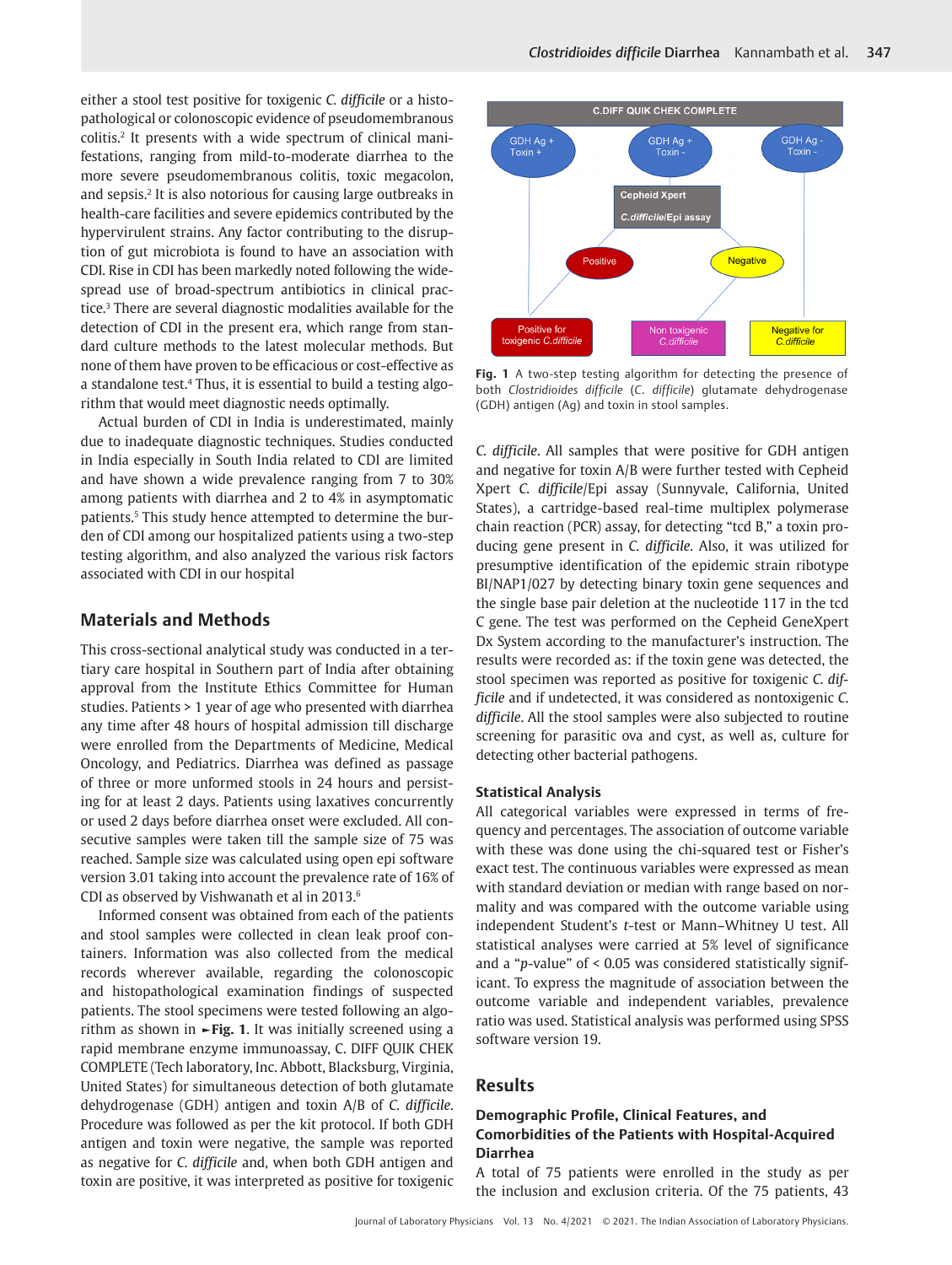(57.3%) were admitted in the Department of Medicine, 27 (36%) in Medical Oncology, and 5 (6.7%) in Pediatrics, while 37 (49.3%) patients had intensive care unit (ICU) admission. Male to female ratio was 1.77:1. The mean age of the total population studied was 36.07 ± 20.79 years. Mean duration of hospital stay for the total population was 20 days, with a range of 5 to 93 days. Patients presented with a 4 days median duration of diarrhea with a range of 2 to 26 days. They also had a median frequency of 5 episodes of diarrhea per day with a range of 4 to 11 episodes. Out of 75 patients, 27 (36%) had fever and 14 (18.7%) had abdominal pain. None of them had any histopathological or colonoscopic evidence of pseudomembranous colitis. Also, 29 of the 75 patients (38.67%) had malignancy as a comorbidity, with predominance of hematological malignancy (30.7%). It was followed by diabetes mellitus (17.3%) and chronic kidney disease (17.3%). All the patients were on antibiotics—of the total 75 patients, 71 (94.7%) patients were exposed to more than one antibiotic. Most common antibiotics in use were carbapenems (72%) followed by β lactam and β-lactamase inhibitors (57.3%). The usage of third-generation cephalosporins and metronidazole were similar (42.7%). Median duration of antibiotic

exposure in the total population was 13 days with a range of 5 to 55 days. Of the total 75 patients, 66 (88%) patients were on proton pump inhibitors (PPIs), 23 (30.7%) on chemotherapeutic agents, 28 (37.3%) on enteral tube feeding, and 15 (20%) had history of previous hospitalization in the past 12 weeks.

#### **Laboratory Test Results**

Out of 75 samples, both GDH antigen and toxin were detected in 9 (12%) samples, only GDH antigen was detected in 8 (10.67%) samples by enzyme immunoassay (EIA). Out of these eight samples, toxin gene was detected in five samples by GeneXpert. Therefore, out of 75 samples, a total of 14 (18.67%) samples were positive for toxigenic *C. difficile*, whereas 3 (4%) samples were nontoxigenic *C. difficile*. None of the samples were found to be positive for the epidemic strain ribotype 027. Samples negative for GDH antigen and positive for the toxin were not found. In addition, stool wet mount and culture were also performed for all the samples. Hookworm egg and larva were detected in one sample each; three samples had cysts of *Entamoeba histolytica/moshkovskii/dispar*. In stool culture, *Shigella species* was isolated from one sample.

**Table 1** Comparison between CDI-positive and CDI-negative population with respect to their demographic characters, clinical features, comorbidities, and laboratory results

| Parameter                                                               | <b>CDI positive</b><br>$(n = 14)$ | <b>CDI</b> negative<br>$(n = 61)$ | p-Value      | Prevalence ratio<br>(95% CI) |  |  |  |  |
|-------------------------------------------------------------------------|-----------------------------------|-----------------------------------|--------------|------------------------------|--|--|--|--|
| Demographic characters and clinical features                            |                                   |                                   |              |                              |  |  |  |  |
| Male gender                                                             | 11 (78.6%)                        | 37 (60.7%)                        | 0.208        | $2.06(0.62 - 6.75)$          |  |  |  |  |
| ICU stay in days                                                        | 10(71.4%)                         | 27 (44.3%)                        | 0.067        | $2.5(0.8 - 7.4)$             |  |  |  |  |
| Age in years (mean with standard deviation)                             | $42.57 \pm 17.4$                  | $34.57 \pm 21.3$                  | 0.196        | $\qquad \qquad -$            |  |  |  |  |
| Duration of hospitalization in days (median with<br>range)              | $24.5(7-60)$                      | $19(5-93)$                        | 0.022        | $\overline{\phantom{0}}$     |  |  |  |  |
| Number of days of diarrhea (median with range)                          | $3(2-26)$                         | $4(2-15)$                         | 0.397        | $\overline{\phantom{a}}$     |  |  |  |  |
| Number of episodes of diarrhea (median with range)                      | $5(4-8)$                          | $5(4-11)$                         | 0.654        | $\overline{\phantom{0}}$     |  |  |  |  |
| Presence of fever                                                       | 2(14.3%)                          | 25 (41%)                          | 0.061        | $0.3(0.07-1.2)$              |  |  |  |  |
| Presence of abdominal pain                                              | 2(14.3%)                          | 12 (19.7%)                        | $\mathbf{1}$ | $0.7(0.2 - 2.9)$             |  |  |  |  |
| Drugs administration, presence of comorbidities, and other risk factors |                                   |                                   |              |                              |  |  |  |  |
| Exposure to proton pump inhibitors                                      | 13 (92.9%)                        | 53 (86.9%)                        | 1            | $1.77(0.26 - 11.9)$          |  |  |  |  |
| Exposure to chemotherapeutic agents                                     | 3(21.4%)                          | 20 (32.8%)                        | 0.53         | $0.61(0.19-2)$               |  |  |  |  |
| Malignancies                                                            | 3(21.4%)                          | 26 (42.6%)                        | 0.14         | $0.43(0.13 - 1.42)$          |  |  |  |  |
| Diabetes mellitus                                                       | 5(35.7%)                          | 8(13.1%)                          | 0.059        | $2.65(1.06-6.6)$             |  |  |  |  |
| Chronic kidney disease                                                  | 3(21.4%)                          | 10 (16.4%)                        | 0.69         | $1.3(0.42-4)$                |  |  |  |  |
| Transplant                                                              | 1(7.1%)                           | 2(3.3%)                           | 0.47         | $1.85(0.35 - 9.85)$          |  |  |  |  |
| Enteral tube feed                                                       | 6 (42.9%)                         | 22 (36.1%)                        | 0.64         | $1.25(0.48 - 3.25)$          |  |  |  |  |
| Prior hospitalization                                                   | 3(21.4%)                          | 12 (19.7%)                        | $\mathbf{1}$ | $1.09(0.34 - 3.24)$          |  |  |  |  |
| <b>Laboratory parameters</b>                                            |                                   |                                   |              |                              |  |  |  |  |
| TLC (cubic mm)-median with range                                        | 11,345<br>$(1165 - 57, 380)$      | 8,290<br>$(50 - 57, 290)$         | 0.14         | $\qquad \qquad -$            |  |  |  |  |
| Serum glucose (mg/dL)-mean with SD                                      | $98.21 \pm 38.4$                  | $100.08 \pm 43.9$                 | 0.89         | $\equiv$                     |  |  |  |  |
| Serum creatinine (mg/dL)-median with range                              | 0.98<br>$(0.47 - 11.39)$          | $0.9(0.39 - 10.3)$                | 0.78         |                              |  |  |  |  |
| Serum albumin(g/L)-median with range                                    | $3(2-4)$                          | $3(1-4)$                          | 0.44         | $\qquad \qquad -$            |  |  |  |  |

Abbreviations: CDI, *Clostridioides difficile* infection; CI, confidence interval; ICU, intensive care unit; SD, standard deviation; TLC, total lymphocyte count.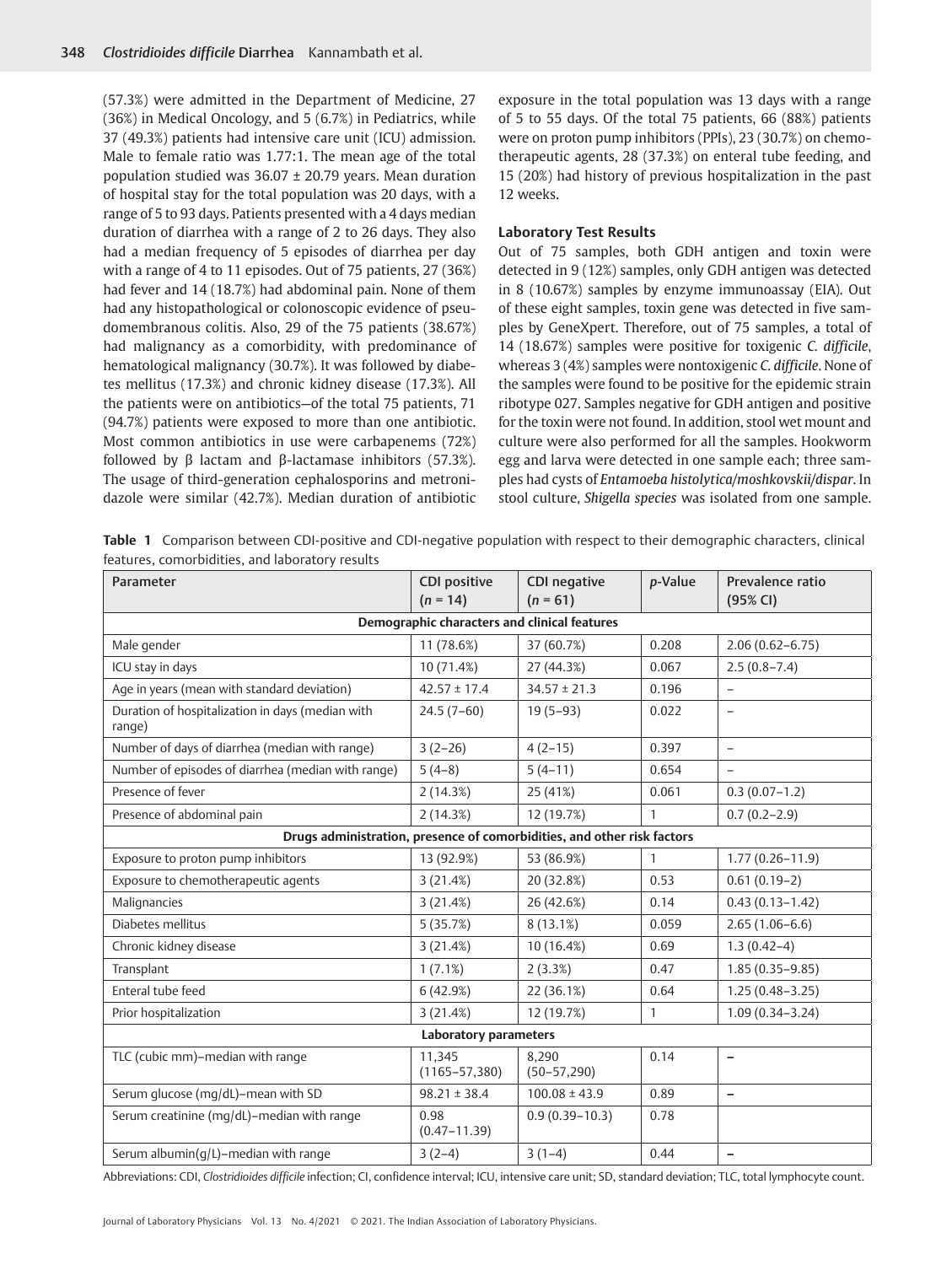All the positive findings in stool wet mount and culture were detected in samples that were negative for *C. difficile.*

### **Characteristics of CDI-Positive Patients**

Out of 14 patients with CDI, 11 (78.6%) patients were from medicine, 3 (21.4%) patients were from medical oncology, while majority were males (78.6%) and belonged to the age group > 18–45 years (64.3%). Median duration of hospitalization was 24.5 days with a range of 7 to 60 days. Majority of them (10/14) were admitted in the ICU. Median duration of diarrhea was 3 days with a range of 2 to 26 days and the median frequency of diarrhea per day was 5 episodes with a range of 4 to 8 (**►Table 1**). Out of 14 patients, 2 (14.3%) patients each had associated fever and abdominal pain, 13 (92.9%) patients were on multiple antibiotics and PPIs, and 3 (21.4%) patients were on chemotherapeutic agents (**►Table 1**). Majority of the CDI-positive patients were treated with carbapenems (85.7%) followed by glycopeptides (57.1%; **►Table 2**). Median duration of antibiotic exposure among patients with CDI was 15 days with a range of 5 to 45 days (**►Table 2**). Out of the 14 patients, 3 (21.4%) patients had hematological malignancy, 5 (35.7%) patients were diabetics, 3 (21.4) patients had chronic kidney disease, 1 patient had undergone bone marrow transplantation, 6 (42.9%) patients were on enteral tube feeding, and 3 (21.4%) patients had history of previous hospitalization (**►Table 1**). A comparison has been made between CDI-positive and CDI-negative population with respect to their demographic characters, clinical features, antibiotic exposure, comorbidities, and laboratory results illustrated by **►Table 1** and antibiotic exposure comparison between the two groups is depicted in **►Table 2**. All the CDI-positive patients responded to treatment by metronidazole.

# **Discussion**

From our study, the burden of CDI in our population was estimated at 18.67%, which is similar to some of the studies conducted in India. A prevalence of 17% was observed in a study conducted by Ingle et al in a hospital in Mumbai.<sup>7</sup> Similarly, a prevalence of 19.8% was obtained by Chakraborty et al in a study conducted on patients with antibiotic-associated diarrhea in Kolkata.<sup>8</sup> Kumar and Uma in his study had observed a prevalence of 27% using combined EIA for GDH antigen and toxin.9 A study conducted by Segar et al in the same region as ours in 2017 had shown a prevalence of 4% that was very low compared with our study.<sup>10</sup> This can be explained due to the difference in population studied and the difference in methodology adopted for testing. Our chosen study population were patients with hospital acquired diarrhea, whereas Segar et al had analyzed patients with acute diarrhea both from hospital and outpatients. They had also used combined EIA for the GDH antigen and toxin detection similar to ours for screening the stool samples. The addition of GeneXpert for the detection of toxin gene in our study increased the rate of toxigenic *C. difficile* detection from 12 to 18.68%. Major

|  |  |  |  | Table 2 Comparison between CDI-positive and CDI-negative population with respect to their antibiotic exposure |
|--|--|--|--|---------------------------------------------------------------------------------------------------------------|
|--|--|--|--|---------------------------------------------------------------------------------------------------------------|

| Parameter                                                                   | <b>CDI positive</b> | CDI negative | p-Value        | Prevalence ratio    |  |  |  |  |
|-----------------------------------------------------------------------------|---------------------|--------------|----------------|---------------------|--|--|--|--|
|                                                                             | $(n = 14)$          | $(n = 61)$   |                | (95% CI)            |  |  |  |  |
| Exposure to multiple antimicrobial agents (> 1<br>antibiotic)               | 13 (92.9%)          | 58 (95.1%)   | $\mathbf{1}$   | $0.73(0.12-4.3)$    |  |  |  |  |
| Duration of exposure to antimicrobial agents in<br>days (median with range) | $15(5-45)$          | $12(5-55)$   | 0.33           | $\qquad \qquad -$   |  |  |  |  |
| <b>Exposure to individual antibiotics</b>                                   |                     |              |                |                     |  |  |  |  |
| $\beta$ -lactam/ $\beta$ -lactamase inhibitors                              | 5 (35.7%)           | 38 (62.3%)   | 0.07           | $0.41(0.15-1.1)$    |  |  |  |  |
| Third-generation cephalosporin                                              | 5(35.7%)            | 27 (44.3%)   | 0.56           | $0.74(0.27-2)$      |  |  |  |  |
| Fourth-generation cephalosporin                                             | 1(7.1%)             | 2(3.3%)      | 0.47           | $1.84(0.35 - 9.4)$  |  |  |  |  |
| Carbapenems                                                                 | 12 (85.7%)          | 42 (68.9%)   | 0.32           | $2.3(0.57-9.5)$     |  |  |  |  |
| Aminoglycosides                                                             | 5(35.7%)            | 25 (41%)     | 0.72           | $0.83(0.3-2.2)$     |  |  |  |  |
| Fluoroquinolones                                                            | 2(14.3%)            | 7(11.5%)     | 0.67           | $1.22(0.32 - 4.6)$  |  |  |  |  |
| Glycopeptides                                                               | 8(57.1%)            | 21 (34.4%)   | 0.11           | $2.16(0.82 - 5.47)$ |  |  |  |  |
| <b>Macrolides</b>                                                           | 1(7.1%)             | $8(13.1\%)$  | 0.42           | $0.56(0.08 - 3.8)$  |  |  |  |  |
| Linezolid                                                                   | 1(7.1%)             | 12 (19.7%)   | 0.44           | $0.36(0.05 - 2.56)$ |  |  |  |  |
| Clindamycin                                                                 | 1(7.1%)             | 4(6.6%)      | $\mathbf{1}$   | $1.07(0.17-6.6)$    |  |  |  |  |
| Colistin                                                                    | 3(21.4)             | 15 (24.6%)   | $\overline{1}$ | $0.86(0.27 - 2.75)$ |  |  |  |  |
| Metronidazole                                                               | 5(35.7%)            | 27 (44.3%)   | 0.56           | $0.74(0.27-2)$      |  |  |  |  |
| Cotrimoxazole                                                               | 3(21.4%)            | 8(13.1%)     | 0.42           | $1.58(0.52 - 4.78)$ |  |  |  |  |
| Amphotericin B                                                              | 1(7.1%)             | 6(9.8%)      | 1              | $0.74(0.11 - 8.49)$ |  |  |  |  |
| Azoles                                                                      | 3(21.4%)            | 25 (41%)     | 0.17           | $0.45(0.14-1.5)$    |  |  |  |  |
| Antivirals                                                                  | 1(7.1%)             | 8(13.1%)     | $\mathbf{1}$   | $0.56(0.08 - 3.81)$ |  |  |  |  |

Abbreviations: CDI, *Clostridioides difficile* infection; CI, confidence interval; ICU, intensive care unit; SD, standard deviation; TLC, total lymphocyte count.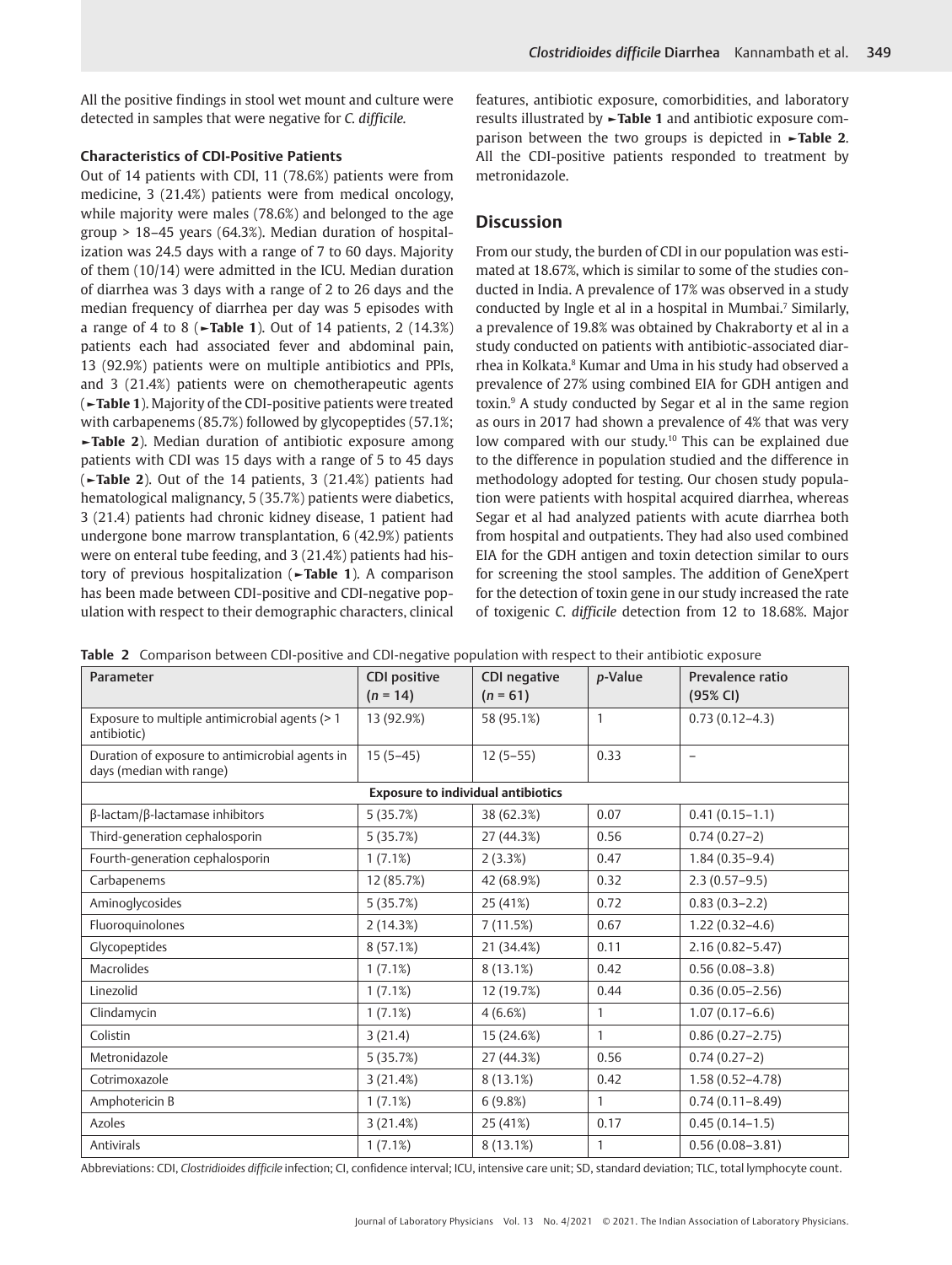disadvantage of using molecular methods for the detection of CDI is overdiagnosis of the cases. Even though they detect the toxin producing gene, the functionality of the gene or whether actually the organism is producing the toxin in vivo is unknown, since toxigenic strains are known to be colonizers of the gastrointestinal tract. Recently, an automated ultrasensitive toxin assay was approved by US Food and Drug Administration, which showed comparable sensitivity with the testing algorithm utilizing a GDH-and-toxin EIA and cell cytotoxicity neutralization assay.11 A study was conducted for comparing the *C. difficile* toxin concentration in adults with symptomatic infection and asymptomatic carriage using the ultrasensitive quantitative immunoassay, which failed to yield any difference.12

The GeneXpert, however, in our study did not detect any hypervirulent ribotype 027 strain. But the possibility of its presence in our population cannot be ruled out because GeneXpert was not performed on samples that were already positive for toxin by EIA. Studies on the prevalence of strain types in India are rare. A study conducted by Vaishnavi et al, using both PCR for detection of various toxin genes and PCR ribotyping, found 9.2% of the strains to harbor the gene for one of the components of binary toxin either cdtA or cdtB. PCR ribotyping did not detect the presence of ribotype027. In the epidemic strain NAP1/BI/027, both the components of binary toxin gene are present.<sup>13</sup>

Male patients with CDI detected in our study were 78.6%. But there was no statistically significant association between male gender and occurrence of CDI. The proportion of males among the total population analyzed was high (64%) compared with females. This may be the reason for higher prevalence of CDI among males in this study. Various studies have shown different gender preponderance among CDI patients. Incidence of CDI has been found to be higher in females according to the data from Centers for Disease Control and Prevention's Emerging Infections Program surveillance conducted in 2011.14

CDI is mostly associated with advanced age (> 65 years) mainly due to presence of other comorbidities, increased exposure to medications, and more frequent hospitalization in this age group.15 Mean age of CDI in our population was 42.57 ± 17.4, compared with 34.57 ± 21.3 seen in non-CDI patients, which was not statistically significant. Prevalence of CDI among pediatric age group is also rising.15 In our study, 22.67% belonged to the age group greater than 1 and less than 18 years. Patients less than 1 year of age had been excluded from the study because of the high level of colonization of *C. difficile* in this group. Most common causative agents of diarrhea in this age group are the gastroenteric viruses. Due to these reasons, interpretation of a positive result of *C. difficile* becomes difficult. Proportion of CDI among the pediatric population (1–18 years) in our study was 5.9%. In an Indian study conducted by Singh et al, a prevalence of 14% of CDI was observed in this age group.16

CDI was found 2.5 times more prevalent in patients who were admitted in ICU. This is in concordance with the study conducted by Ingle et al<sup>7</sup> in Mumbai, Kim et al, $17$  and Cho et al<sup>18</sup> in Korea. A retrospective case-control study of CDI

among pediatric patients by Karaaslan et al showed a significant association between CDI occurrence and pediatric ICU stay.19 Duration of hospital stay in CDI patients prior to the onset of symptoms ranged from 7 to 60 days with a median of 24.5 days in our study. This was found to have a statistically significant association with the occurrence of CDI (*p*-value = 0.022). Similar results have been seen in a retrospective cohort study conducted in Australia by Selvey et al among patients with hematological malignancies, in which median number of days of admission was 29 days in CDI patients.20 Cho et al in his study had found a significant association between CDI and stay in long-term care facilities.18

All the patients in the CDI population as well as the non-CDI population were exposed to antibiotics in our study. Among the CDI-positive population, 92.9% were on multiple antibiotics that were almost similar to non-CDI group, which had a multiple antibiotic exposure of 95.1%. Prevalence of CDI was highest among the patients who were on carbapenems (prevalence ratio = 2.3), followed by the glycopeptide group (prevalence ratio = 2.2). Even though no statistically significant association was found between exposure to these antibiotics and occurrence of CDI, it is clinically significant. Carbapenems are broad-spectrum antibiotics that have action on anaerobes as well. Use of carbapenems could disrupt the normal anaerobic flora present in the intestine that could be the reason for higher prevalence among this population. In a study conducted by Lv et al, glycopeptides were found to have a protective effect against CDI contradictory to our study.21 Most of the studies have found significant association between the use of third-generation cephalosporins, clindamycin, and fluoroquinolones.<sup>3</sup> In our study, 35.7% patients were on third-generation cephalosporins, 7.1% were on clindamycin, and 14.3% were on fluoroquinolones. But there was no statistically significant association between exposure to any particular group of drug and occurrence of CDI. Association between use of PPIs and CDI has shown variations by different studies.22 Theoretically, acid suppression by PPI use can promote colonization as well as infection with *C. difficile.* In our study, 92.6% of the CDI-positive population was exposed to PPI compared with 86.9% among non-CDI group, and was not statistically significant. Our results corroborate with the study of Tleyjeh et al, which demonstrated a weak association between PPI use and CDI in a systematic review and metanalysis.<sup>23</sup> Patients exposed to chemotherapy are thought to be at more risk of CDI. In our study, 21.4% of the CDI patients were on chemotherapy, but did not have a statistically significant association. Similar observations were made in a case-control study conducted by Fueredes et al among hematooncology patients.24

Various underlying illnesses are considered as predisposing factor for CDI. In our study, CDI was 2.6 times more prevalent in patients with diabetes. Eliakim Raz et al conducted a retrospective case-control study in patients with diabetes and found that diabetics were at a higher risk of CDI compared with the general hospitalized patients (30 vs. 12%).25 Malignancy especially hematological malignancies are more often associated with CDI. Ingle et al, $<sup>7</sup>$  Lall</sup> et al,<sup>26</sup> and Vaishnavi et al<sup>13</sup> in their studies have found a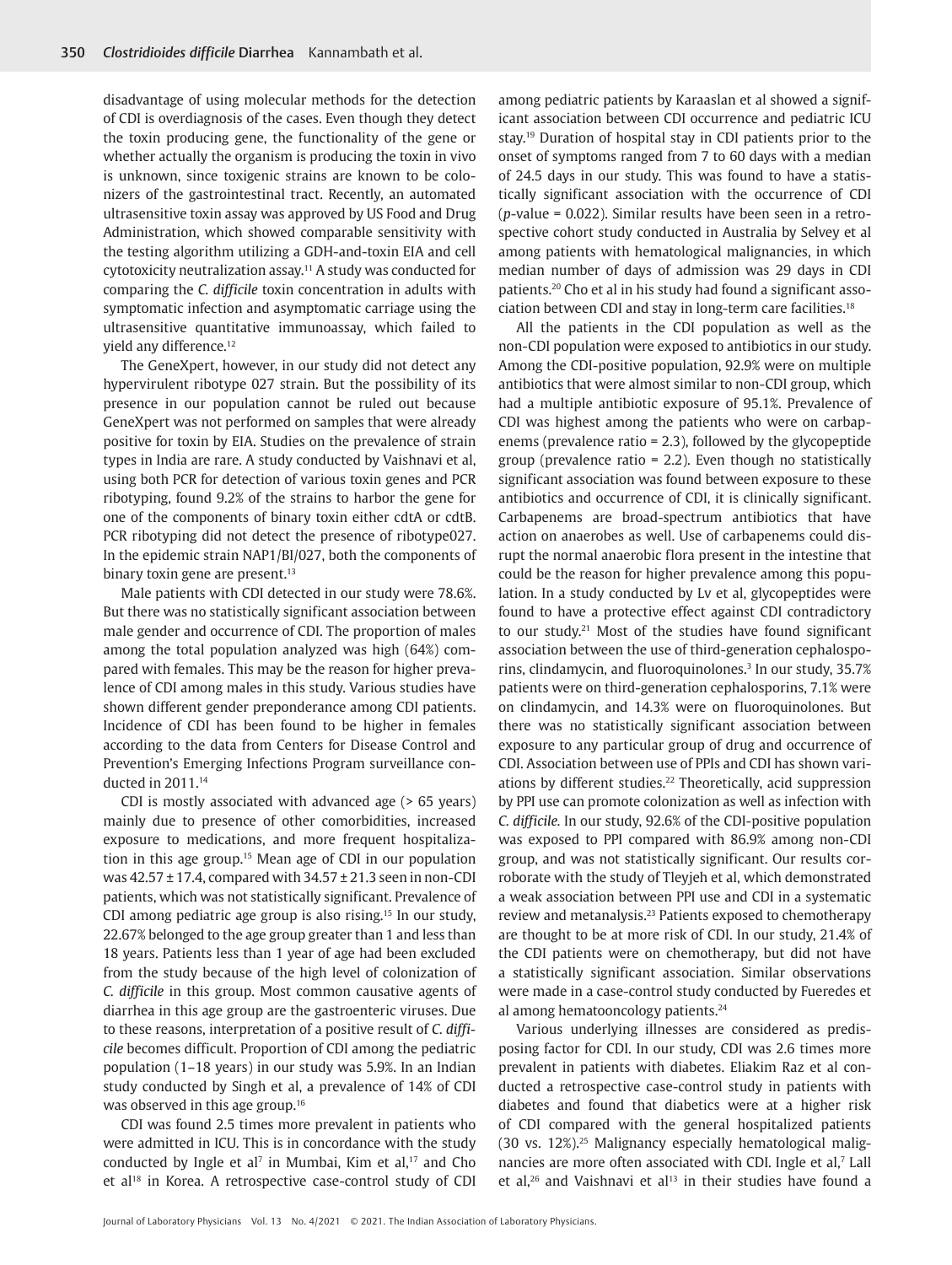significant association between presence of malignancy and occurrence of CDI. In our study, 21.4% of the CDI patients had hematological malignancies, but no statistically significant association was found. In a retrospective case-control study by Kim et al, the prevalence of CDI among patients with and without chronic kidney disease (CKD) was compared. It was found that patients with advanced stage of CKD and end-stage renal disease requiring dialysis were at two and three times more risk of acquiring CDI, respectively.17 In our study, 21.4% of CDI patients presented with chronic kidney disease compared with 16.4% among non-CDI patients. But this difference was also not found to be statistically significant. High risk of acquiring CDI is also witnessed among transplant patients.27 Selvey et al in their study conducted in patients with hematological malignancies found a significant association between CDI and autologous stem cell transplant.20 In our study, we had come across three patients who have undergone bone marrow transplantation, developing hospital acquired diarrhea, out of which only one patient was detected to be have CDI.

Enteral tube feeding and history of previous hospitalization are seen associated with higher incidence of CDI in many studies. Ingle et al in his study found a significant association between CDI and enteral tube feeding.<sup>28</sup> Khanafer et al have conducted a study in French University, which revealed that patients with a history of previous hospitalization were at more risk of acquiring CDI.29 In our study, 42.9% of the patients with CDI were on enteral tube feeding compared with 36.1% in non-CDI cases. History of prior hospitalization within the past 12 weeks of illness was present in 21.4% of the CDI patients compared with 19.7% among non-CDI patients. However, no statistically significant difference was found in both the parameters.

Various laboratory parameters could guide in presumptive identification of CDI as well, as they are indicators of severity of disease. High leukocyte count, elevated serum creatinine, alanine aminotransferase level, and hypoalbuminemia are predictors of severe CDI. In our population, total leukocyte count was elevated in the CDI group (median of 11,345 with a range of 1,165–57,380 cubic mm) compared with non-CDI group (median of 8,290 with a range of 50–57290 cubic mm). This did not account for a statistically significant difference. Laboratory parameters were mostly influenced by the underlying illnesses present in these patients in our study.

Small sample size was a major limitation in our study. Confining the study to only three departments in the hospital and absence of follow-up of the cases was also a disadvantage. Sensitizing clinicians to send samples for all cases of hospital-acquired diarrhea was also a challenge, as many of the cases were self-limiting and many subsided with initiation of empirical therapy with metronidazole.

# **Conclusion**

From our study, it is evident that CDI is an emerging problem that cannot be neglected. It is under recognized in our country mainly due to the limitations of the existing diagnostic techniques. Adopting a suitable testing algorithm as well as having a good clinical correlation would further help in accurate diagnosis of CDI. Addition of molecular method improved the yield of toxin detection that was negative by toxin assay. Various factors have been associated with the occurrence of CDI. In our study, prolonged duration of hospitalization was found to be a statistically significant risk factor. Patients with factors like ICU stay, presence of diabetes mellitus as a comorbidity, exposure to antibiotics like carbapenems, and glycopeptides have been found to have a higher prevalence of CDI. A more extensive study, including a greater number of patients, preferably multicentric studies, would help to understand the predisposing factors of CDI better. Our study could be considered as a stepping stone toward that.

#### **Note**

This paper was previously presented at the 42nd Annual Conference of Indian Association of Medical Microbiologists (MICROCON 2018) held at Bengaluru, India from November 28 to December 2, 2018 (oral presentation).

#### **Consent to Participate**

Informed consent was obtained from all the adult participants included in the study; assent was obtained from children aged between 7 and 18 years. Consent was obtained from the legal guardian of all the participants below the age of 18 years.

#### **Ethics Statement**

This study was performed in line with the principles of the Declaration of Helsinki. Approval was granted by the Institute Ethics Committee of Jawaharlal Institute of Postgraduate Medical Education and Research, Puducherry (No. JIP/IEC/2016/10).

### **Funding**

This study was funded by intramural research fund, Jawaharlal Institute of Postgraduate Medical Education and Research, Puducherry, India.

### **Conflict of Interest**

The authors declare that they have no conflicts of interest.

#### **References**

- 1 Polage CR, Solnick JV, Cohen SH. Nosocomial diarrhea: evaluation and treatment of causes other than Clostridium difficile. Clin Infect Dis 2012;55(7):982–989
- 2 Cohen SH, Gerding DN, Johnson S, et al. Society for Healthcare Epidemiology of America; Infectious Diseases Society of America. Clinical practice guidelines for Clostridium difficile infection in adults: 2010 update by the Society for Healthcare Epidemiology of America (SHEA) and the Infectious Diseases Society of America (IDSA) Infect Control Hosp Epidemiol 2010;31(5):431–455
- 3 Eze P, Balsells E, Kyaw MH, Nair H. Risk factors for Clostridium difficile infections - an overview of the evidence base and challenges in data synthesis. J Glob Health 2017;7(1):010417
- 4 Burnham C-AD, Carroll KC. Diagnosis of Clostridium difficile infection: an ongoing conundrum for clinicians and for clinical laboratories. Clin Microbiol Rev 2013;26(3):604–630